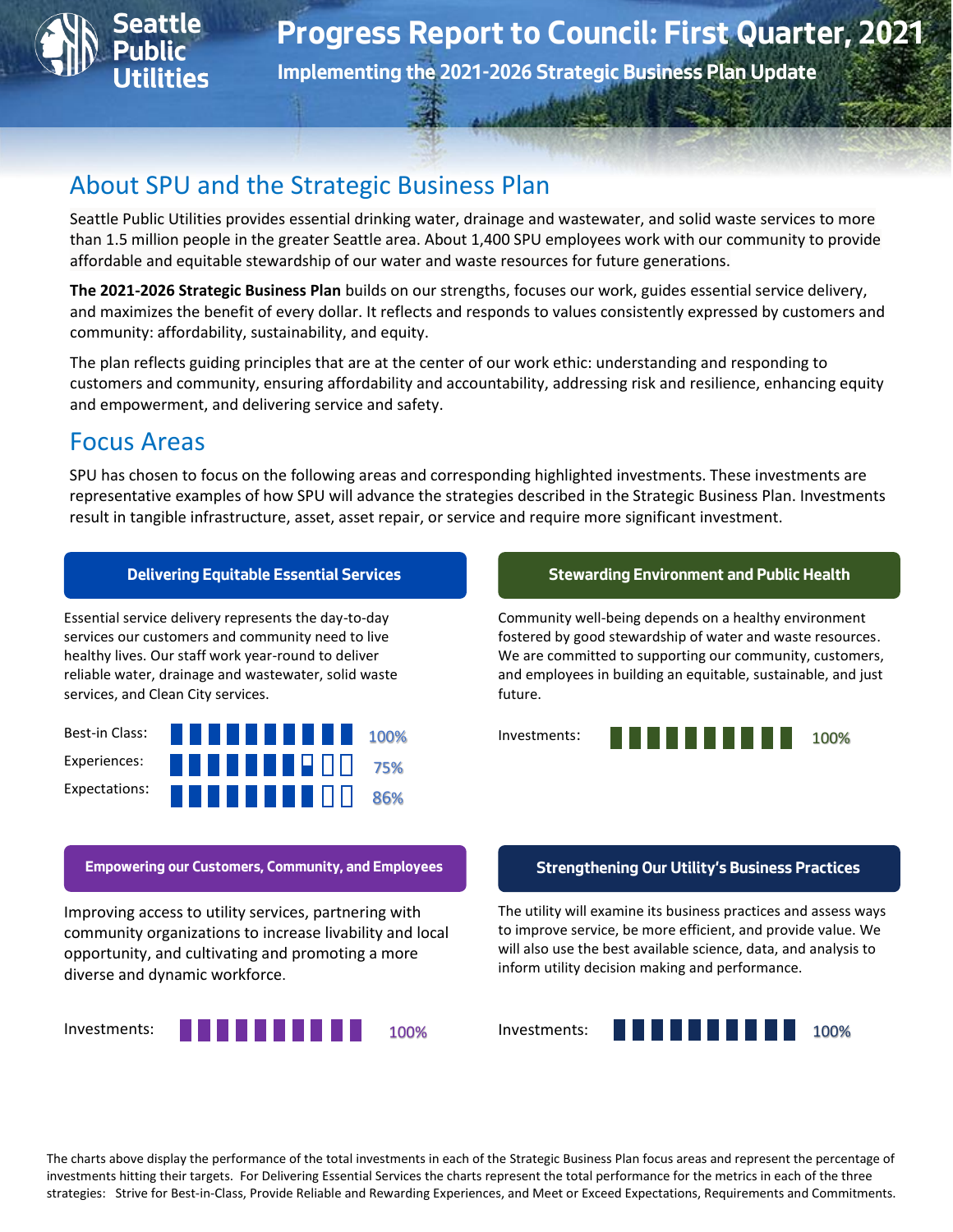We are committed to supporting our community, customers, and employees in building an equitable, sustainable, and just future.

| <b>Best In Class</b>                                            | 5.8%<br><b>System Leak Reduction</b><br>Target: $\leq 10\%$   | $-696$<br><b>Utility Discount Program</b><br><b>Target: Meet the Need</b>        |                                                                        | .80 lbs<br><b>Residential Garbage*</b><br>Annual Target: <1lb/pers/day       |                                                      | 100%<br><b>Clean City Collection</b><br>Target: $\geq$ 95%                      | .77<br><b>Sewer Overflows</b><br>Target: $\leq 4$ per 100 miles |
|-----------------------------------------------------------------|---------------------------------------------------------------|----------------------------------------------------------------------------------|------------------------------------------------------------------------|------------------------------------------------------------------------------|------------------------------------------------------|---------------------------------------------------------------------------------|-----------------------------------------------------------------|
| <b>Reliable and</b><br><b>Rewarding</b><br><b>Experiences</b>   | 94%<br><b>Water &amp; DWW response</b><br>Target: $\geq 90\%$ |                                                                                  | 1.27<br><b>Missed waste pick-up</b><br>Target: $\leq 1$ per 1000 stops | <b>95%</b><br><b>Customer call response</b><br>Target: $\geq 80\%$ in 3 mins |                                                      | 93%<br><b>Customer satisfaction</b><br>Target: $\geq 90\%$                      |                                                                 |
| <b>Expectations,</b><br><b>Requirements,</b><br>and Commitments | 61%<br><b>CSO Outfalls</b><br>Annual Target: $\geq 62\%$      | 2.11 lbs<br>Garbage, Recycle,<br>Organics*<br>Target: $< 2.5$<br>Ibs./person/day | 80%<br><b>Customer Effort</b><br>Target: $\geq 80\%$                   | 21%<br><b>WMBE Purchasing</b><br>Target: $\geq$ 17%                          | 22%<br><b>WMBE</b> consultants<br>Target: $\geq$ 22% | <b>Met</b><br><b>Drinking Water Quality</b><br><b>Target: Regulation</b><br>met | <b>Met</b><br>NPDES**<br><b>Target: Requirements</b><br>met     |

*\*Metrics for Residential Garbage and Garbage, Recycle, Organics reporting is annual, and there is a lag in obtaining the data. Current annual metric available is from 2019. \*\* National Pollution Discharge Elimination System permits requirements for Seattle's Drainage and Wastewater systems*

## **Highlights**

**Utility Discount Program:** The target for Utility Discount Program will continue to be to meet the need for 2021. This goal reflects the understanding that the financial impacts of COVID-19 will continue through this year. The UDP performance metric represents the net enrollment for the quarter – number of accounts enrolled minus the number of accounts removed. In Q1, the net enrollment was -696, with an accumulative total of 42,272 accounts enrolled in UDP at the end of the quarter. The negative net enrollment for the quarter was driven by a correction to remove 2000 accounts from UDP that were found to be enrolled in error.

**Clean City Collection:** In 2021 the metrics for Clean City has added sharps (needle) collection to illegal dumping and graffiti abatement. Additionally, the goal has increased this year from ≥ 90% to **≥ 95%** of reports addressed within the targeted timeframe. In the first quarter, SPU has exceeded the newly increased goal by removing all reported sharps, illegal dumping, and graffiti 100% of the time.

**Meeting Target: Monitor:**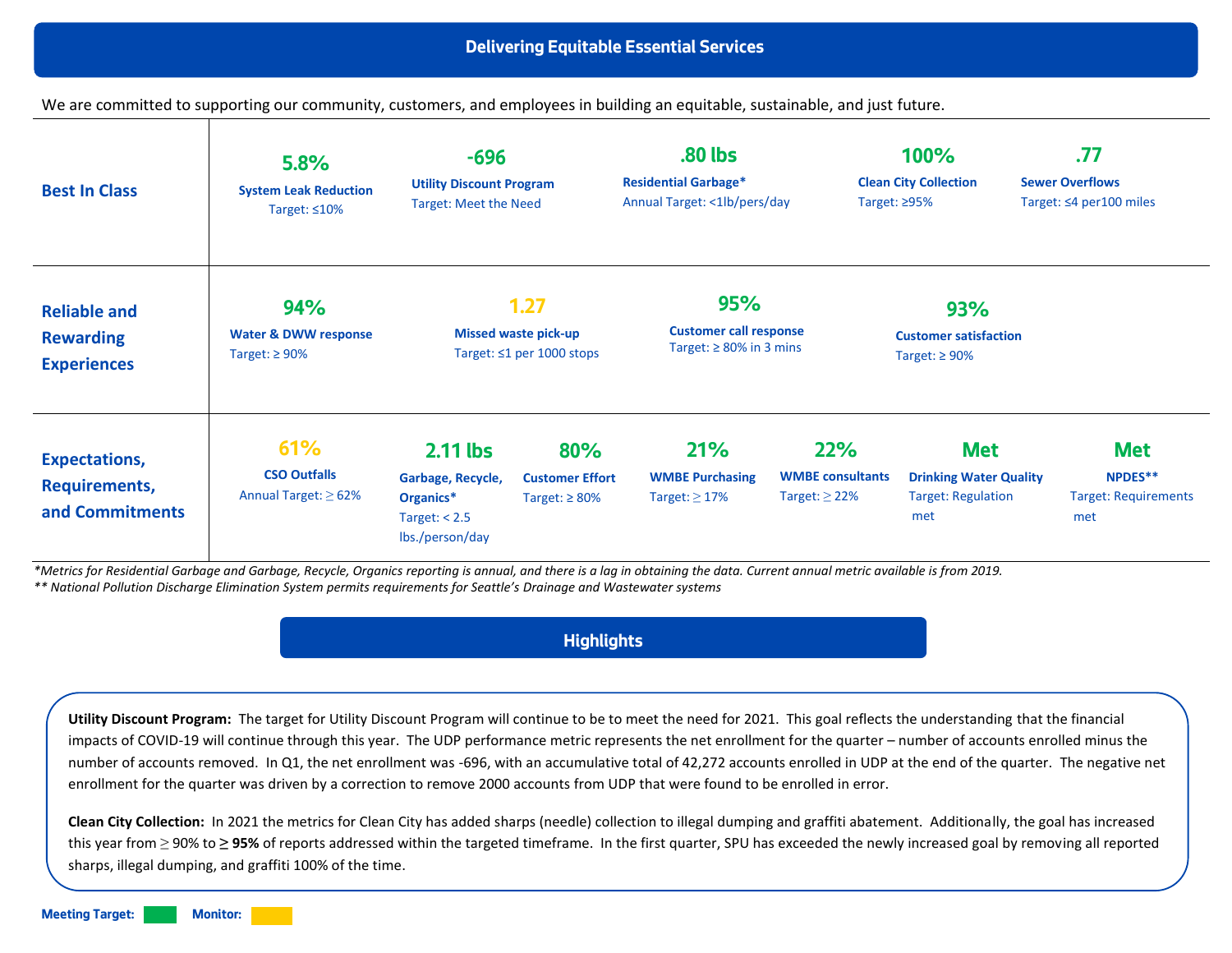

## **Ship Canal Water Quality Project Status: On Track** Status: On Track

**Description**: Ship Canal Water Quality Project (SCWQP) will improve regional water quality by keeping more than 75 million gallons of polluted stormwater (from rain) and sewage from flowing into the Lake Washington Ship Canal, Salmon Bay, and Lake Union on average each year. The project is under a Federal consent decree and must be operational by the end of 2025.

### **Annual Target:**

**track**

- Design of the pump station, and Wallingford and Ballard conveyance projects
- Begin digging 2.7-mile long, 18-ft 10-in diameter storage tunnel using 22-foot diameter Tunnel Boring Machine (TBM)

**Update for the Quarter**: In the first quarter, Design of pump station and Wallingford and Ballard conveyance projects has progressed at a pace to finish earlier than the 2023 target. The beginning of tunneling is on-schedule with an anticipated start date of mid-June 2021. Overall, the construction project is on-track to be out of Ballard shaft, so the pump station can start in Q1 2023.



## **Green Stormwater Infrastructure Community Community Community Community Community Community Community Community**

**Description**: SPU will lead programs, policies, and partnerships to expand the use of green infrastructure, decreasing polluted runoff entering Seattle's waterways while providing substantial environmental and community benefits.  Implementation focus areas include GSI projects in the Longfellow, Piper's, and Thornton Creek watersheds, as well as urban villages.

### **Annual Target:**

**track**

- Leverage DWW Capital project investments to grow knowledge and delivery of expanded community benefits (environment, health, equity, empowerment, customer experience)
- Launch RainCity Partnerships while continuing a right sized RainWise program and increase partnership on private property in many areas of the city
- Manage an average volume of 440 million gallons (MG) of runoff with GSI

**Update for the Quarter**: In the first quarter, SPU completed GSI Accomplishments [report](https://700milliongallons.org/wp-content/uploads/2020/09/21_0324_GSI_AnnualReport_web_Final.pdf) and established the Citywide target for managing GSI for 2020 was surpassed. As of this quarter runoff management goals increased to managing an annual average volume of 418 MG. This quarter, the RainCIty Partnerships program, which will support workforce development goals and allow community to acheive broader place-based vision, is on track. RainCity major deliverables drafted in Q1 include City Council enabling legislation for the program, and the RFI for \$10M services contract. SPU is on track for 2021 construction initiation on two projects in SW Seattle in partnership with SDOT, Longfellow NDS, and the South Park urban village Cloverdale bioretention project.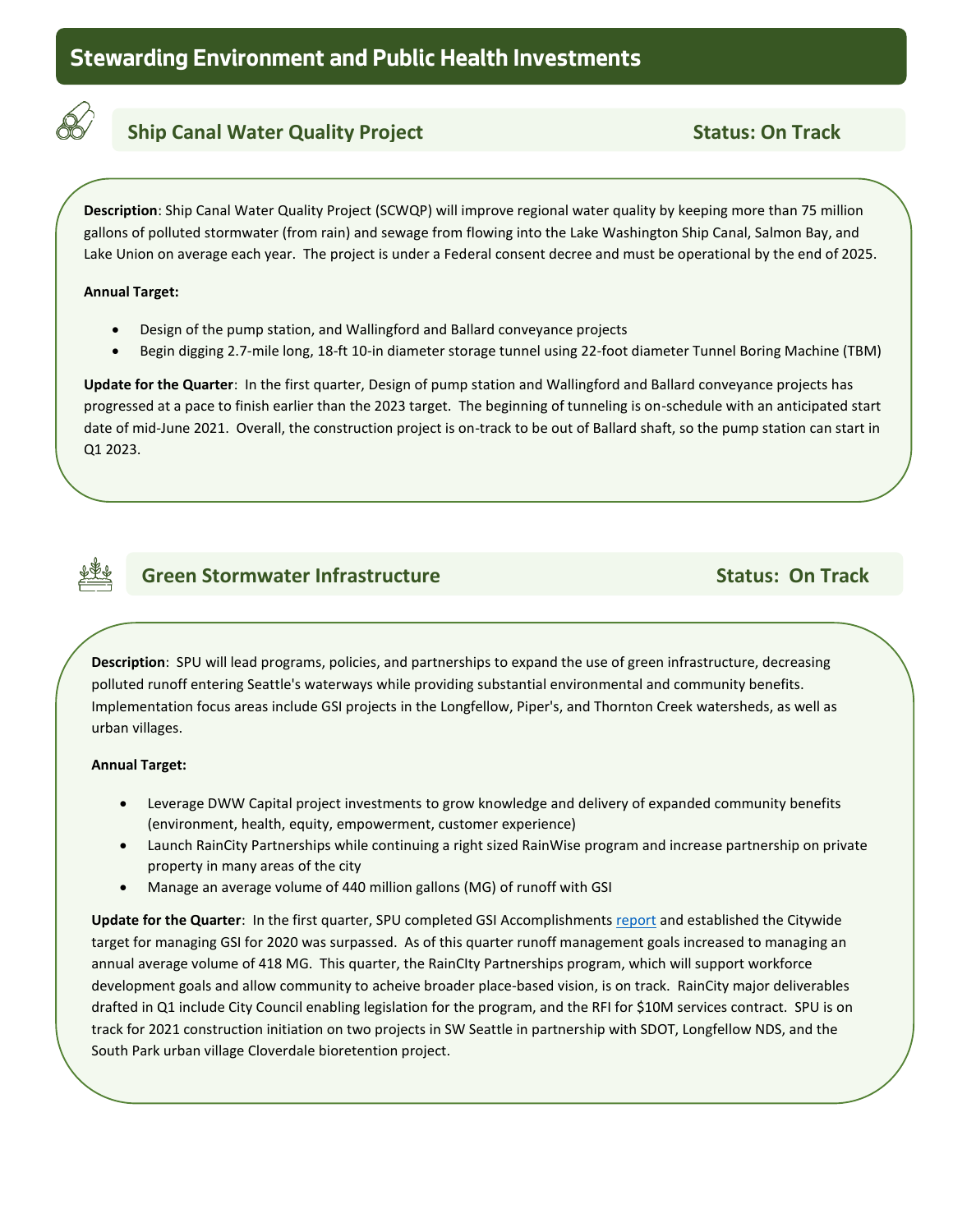## **Side Sewer Assistance Pilot and Implementation Status: On Track**

**Description:** Identify and test program approaches that are of value to customers that help reduce the costs of owning and maintaining side sewers.

#### **Annual Target:**

卫

**track**

- Apply the Racial Equity Toolkit to the program implementation by Q2
- Develop an implementation plan with strategies and tactics to pilot the program
- Develop program awareness and pilot program
- Acquire a 3rd Party Agreement or Contract (if applicable)

**Update for the Quarter:** In the first quarter, SPU met its goal to begin applying the Racial Equity Toolkit to the Side Sewer Assistance program implementation. The Racial Equity Toolkit is the basis for developing a strong implementation plan for the pilot program. The program is on track to produce the Racial Equity Toolkit summary, with observations and recommendations by the end of Q2.



## **SPU Support Services for the Unsheltered Status: On Track**

**Description:** SPU is increasing support services for the unsheltered through the provision of cost- effective sanitation and disposal service solutions for Seattle's unsheltered populations including trash, sharps, (i.e., used needle collection) and recreational vehicle services.

### **Annual Target:**

**track**

- Service 30 different unsanctioned homeless encampments
- Collect 525,000 pounds of litter from homeless encampments
- Collect 23,000 Sharps from homeless encampments
- Perform 144 RV Pocket cleans in hotspot areas around the city

**Update for the Quarter:** In the first Quarter, SPU met its targeted goal for performing RV Pocket cleans. 37 RV pocket cleans were performed in Q1 and is on track to exceed the annual goal of 144 Pocket Cleans this year. Additionally, 33 unsanctioned homeless encampments were serviced this quarter, with SPU collecting 221,517 lbs of trash and 11,679 sharps. By the end of Q1 SPU is on track to meet their annual targets for servicing unsanctioned homeless encampments and RVs in hotspot areas around the city.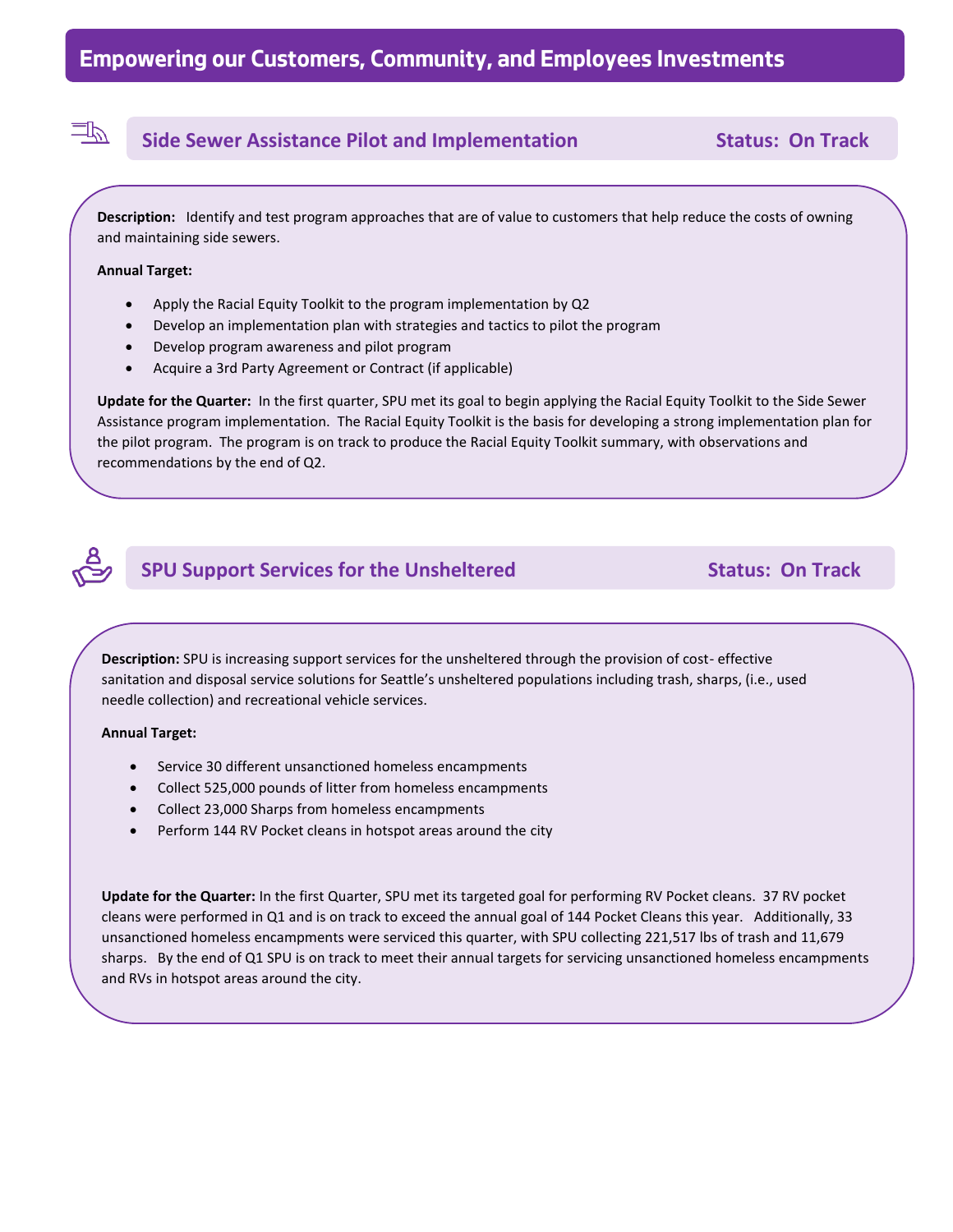

## **DWW Recreational Vehicle (RV) Mobile Pump Out Program Status: On track**

**Description:** Operate a pilot RV pump out program to address dumping of sewage and other contaminants that can enter the drainage system and travel to local waterways through drainage catch basins.

**Annual Target:** Service 1560 RV Wastewater Tanks in 2021 (130 per month).

**Update for the Quarter:** In the first quarter, SPU met its goal. We were able to service 400 wastewater tanks in Q1. In addition, we conducted two RV Dump Events in Ballard. SPU is on track to meet the 2021 goal for servicing RV wastewater tanks.



### **Workforce Facilities Investments Community Community Community Community Community Community Community Community**

**Description:** Foster a more equitable workplace, work culture, and better work opportunities by investing in our employees; and continue improvements to SPU workforce facilities to improve working conditions for frontline employees at South Operations Complex, North Operations Complex, Cedar Falls Phase 2, and at the Seattle Municipal Tower (SMT).

#### **Annual Targets:**

**track**

- Update Facilities Master Plan strategy
- Begin planning and design work for North Operations Complex (NOC)
- Begin planning and design work for South Operations Complex (SOC)
- Begin planning and design work for Cedar Falls Phase 2
- Complete planning and design work for SMT reconfiguration

**Update for the Quarter:** In the first quarter, SPU is on track to meet all of the targeted goals for Workforce Facilities Investments. As part of the update to the **Facilities Master Plan**, the process for hiring a staff lead was completed.

The **North Operations Complex** planning work will not begin until Q2. The **South Operations Complex** planning, and design work met Q1 milestones. The Director's briefing and Stage Gate 2 preparation were completed for the site work at the SOC, and the project initiation for building improvements began. **Cedar Falls Phase 2** completed the conceptual design options.

As part of the planning and design work for **SMT reconfiguration** in Q1, SPU completed a pilot program, in collaboration with FAS and SCL, for space planning in SMT. The pilot assessed options for reconfiguring space in SMT to reduce the number of floors used by each department. Decisions on the reconfiguration plan will be reviewed and approved by the Mayor's office in Q2.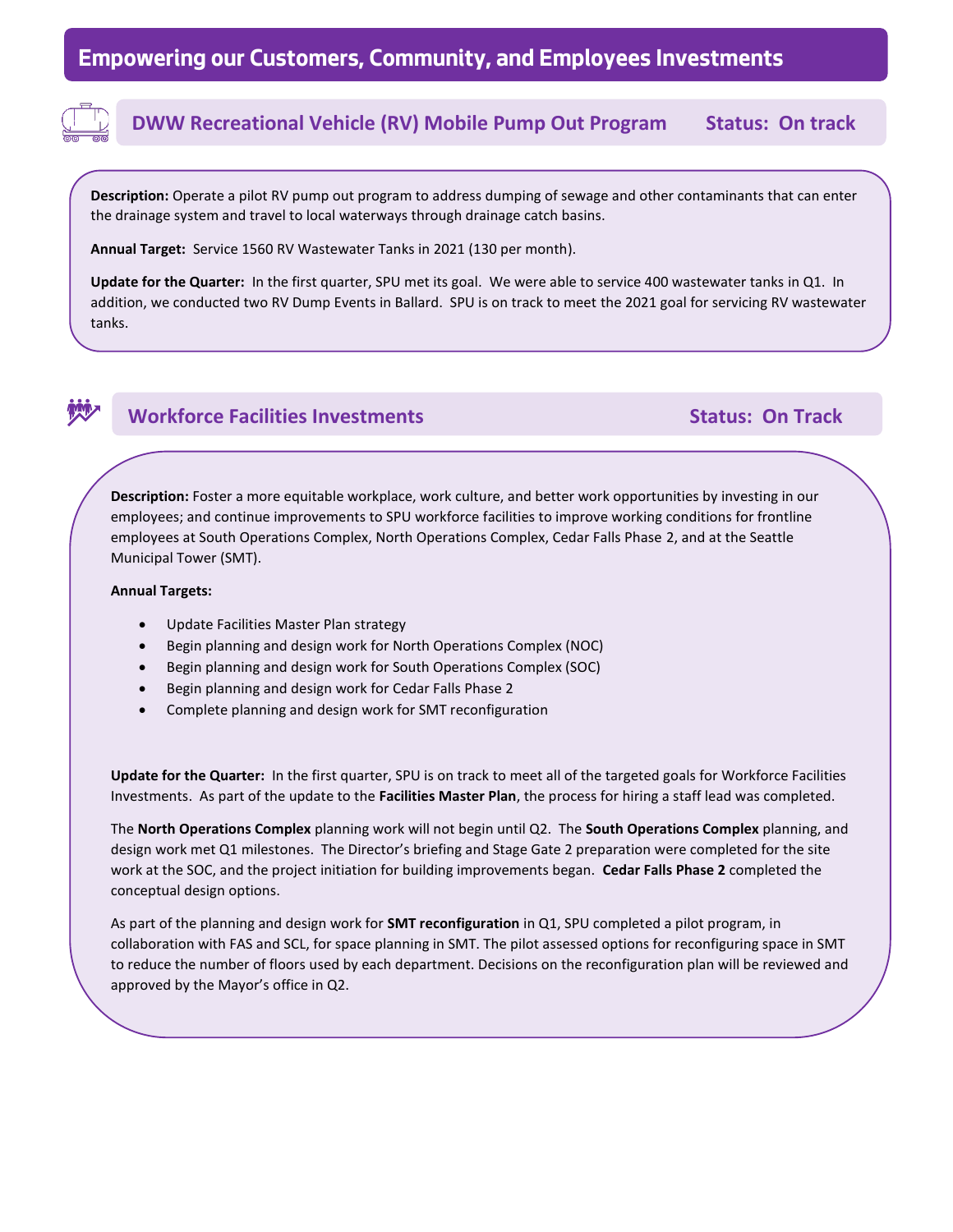

### **Water System Seismic Resilience Status: On Track**

**Description:** Implement short-term measures, such as improving emergency preparedness and response planning, and adopting isolation and control strategies, that can be used to mitigate the effects of seismic damage until expensive longterm infrastructure improvements can be made.

#### **Annual Target:**

- Transmission Pipelines: Develop approach/plan for upgrading transmission pipeline system
- Upgrade Vertical Facilities Hire consultant and commence seismic assessment/ options development for Riverton and Eastside Reservoir seismic retrofits
- Install Earthquake Resistant Pipe: Define Critical Water Mains and Update Seismic Design Standards for New Watermains
- Improve Emergency Response Planning: Complete Water System Earthquake Hazard-Specific Response Plan

**Update for the Quarter:** In the first quarter, SPU met all of their targeted goals. The consultant for the Transmission Pipelines delivered the technical memorandum on transmission pipeline fault crossing hazards and assessment of different pipe systems; solicitation for the Riverton Heights and Eastside Reservoir seismic upgrade project consultants was advertised and response received. Additionally, the Water System Hazard-Specific Earthquake Response Plan was completed and submitted to SPU Emergency Management. The Water System Seismic Resilience investment, is currently on track to meet all milestones for 2021.

## **DWW Asset Management and Opportunity Work Status: On Track**

and force mains; as well as develop a renewal program for the City's drainage system to reduce asset and facility failures. **Description:** Increase investment in the rehabilitation of sewer pipe, pump stations, combined sewer overflow outfalls,

#### **Annual Target:**

- Expand Sewer Rehabilitation work
- Add 1 pipe assessor to the Sewer Rehabilitation Program
- Expand Drainage Rehabilitation work
- Complete drainage program review
- Wastewater Pump Stations, Force Mains (FM), and CSO Outfall Rehabilitation

**Update for the Quarter:** In the first quarter, SPU crews exceeded the goal for Sewer Rehabilitation work with 70 work orders completed, 7% over the targeted goal of 65 work orders for the quarter. Additionally, 0.1 miles of contracted pipe rehabilitation was completed by the end of the quarter, which met the Q1 goal.

**Progress Art Concilist Arts:**<br>SPU crews completed 80% of the Q1 target for drainage rehabilitation. At the end of Q1, crews had completed 20 of **Implementing the 2021-2021-2026 Strategic Business Plan Updategic Business Plan Updategic Business Plan Update**<br>The 2021-2026 Strategic Business Plan Updategic Business Plan Updategic Business Plan Updategic Business Plan the 25 targeted work orders.

By the end of the Q1, SPU completed the review of the drainage program, and is preparing to present the review to Directors in Q2.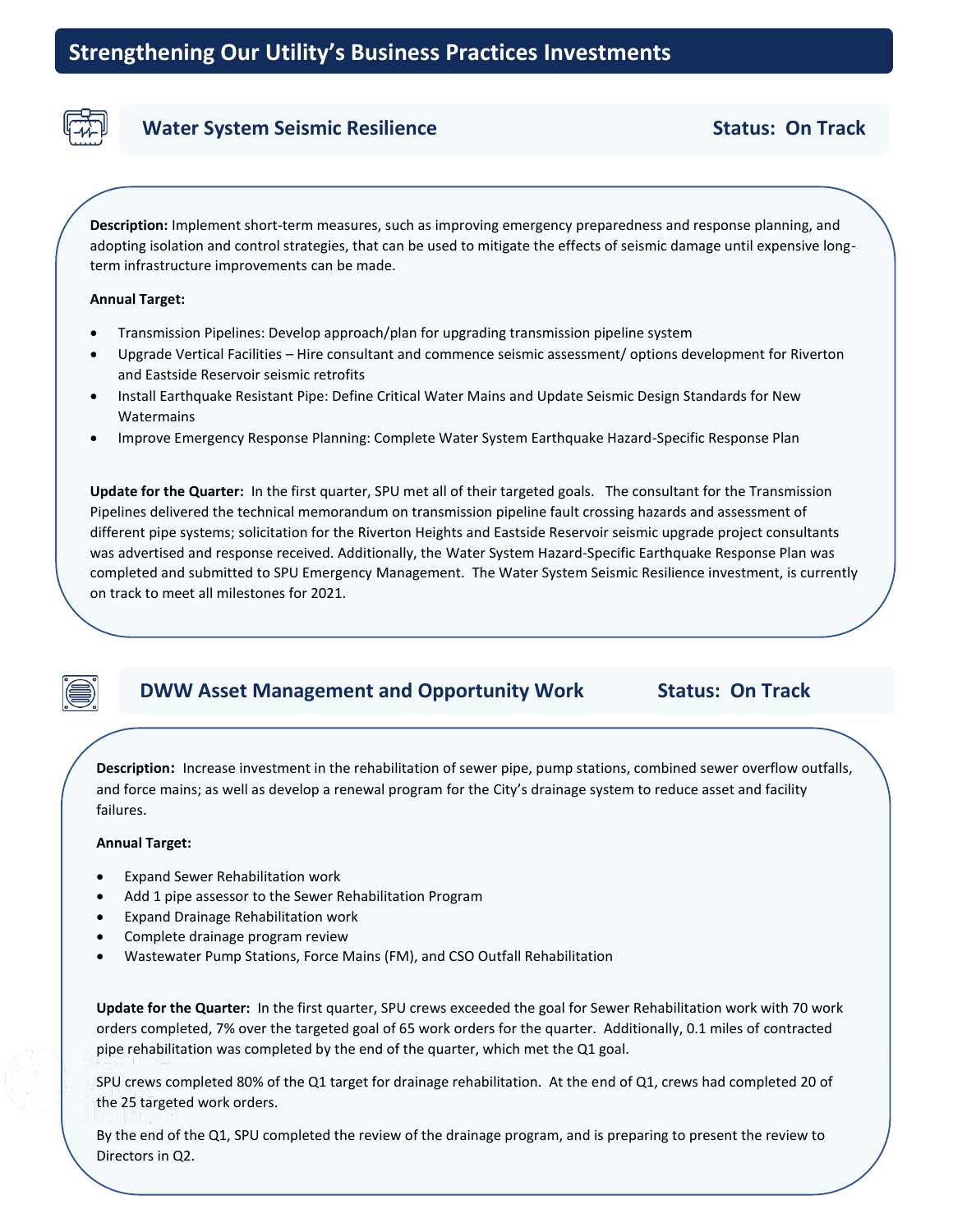# Water Asset Management and Opportunity Work **Status: On Track**

**Description:** Take advantage of street openings, driven by transportation projects, by initiating water infrastructure projects to improve service; and replace failing infrastructure at reduced costs through shared pavement restoration, mobilization, and traffic control costs. This consists of 3 different investment projects: Water System Overall Asset Management, Hydrant and Valve Maintenance and Water Asset Transportation Opportunity Projects.

### **Annual Targets:**

**Track**

- Water Asset Transportation Opportunity Projects
	- o Project assessment to determine opportunity
	- o If project is identified, prepare scope and cost estimates for inclusion into SDOT project
- Hydrant and Valve Maintenance
	- o Sustain 99.9 percent of hydrants in service
	- o 95% of newly reported out of service (OOS) hydrants returned to service on a quarterly basis
	- o 1600 low priority (minor) hydrant work orders completed
	- o Hire 2 additional staff in Q2
	- o 82 critical valve work orders completed in Q3 &Q4
- Water System Overall Asset Management:
	- o Complete 1 mile per year of planned water main replacement
	- o Complete 650 replacements per year of water service line replacements (renewals)
	- o Complete planning and evaluation for rehabilitation for 2 water tanks
	- o Complete 2,500 feet per year of new cathodic protection on transmission pipes

### **Update for the Quarter:**

- **Water Transportation Opportunity Projects:** In the first quarter, SPU met its goal to assess Q1 interagency transportation projects for impact or opportunity driven improvements. It was determined that there were no new transportation projects identified for assessment in Q1. Seattle City Light initiated a project at lower Queen Anne but was premature in terms of assessing impact or opportunity driven water system improvements. Depending on schedule, the Queen Anne project may reach sufficient 30% design phase in Q2 to allow an assessment. SPU is on track for Q1.
- **Hydrant and Valve Maintenance:** In the first quarter, SPU successfully maintained the goal of sustaining 99.9% of hydrants in service. In Q1 20 hydrants were reported as out of service (OOS), 80% of which were returned to service. This was slightly off the targeted goal for the quarter, due to 15% of the reports coming in the last few days of the quarter. The first quarter goal for completing minor hydrant work orders was exceeded, with 919 completed. SPU ended the quarter by meeting all of the targeted goals.
- **Water System Overall Management**: In the first quarter, SPU exceeded their targeted goal of 90 reactive water service line renewals with 96 reactive and 17 proactive renewals completed. Additional they met their quarterly goal to complete the inspection of the Trenton and Magnolia water tanks. By the end of Q1, 60% of the design for the 2021 Cathodic Protection Package was completed, and the watermain replacement risk model data update process is underway with City IT moving the Risk Model to the upgraded IAP platform and a new server. SPU is currently on track to meet their annual targets for this investment.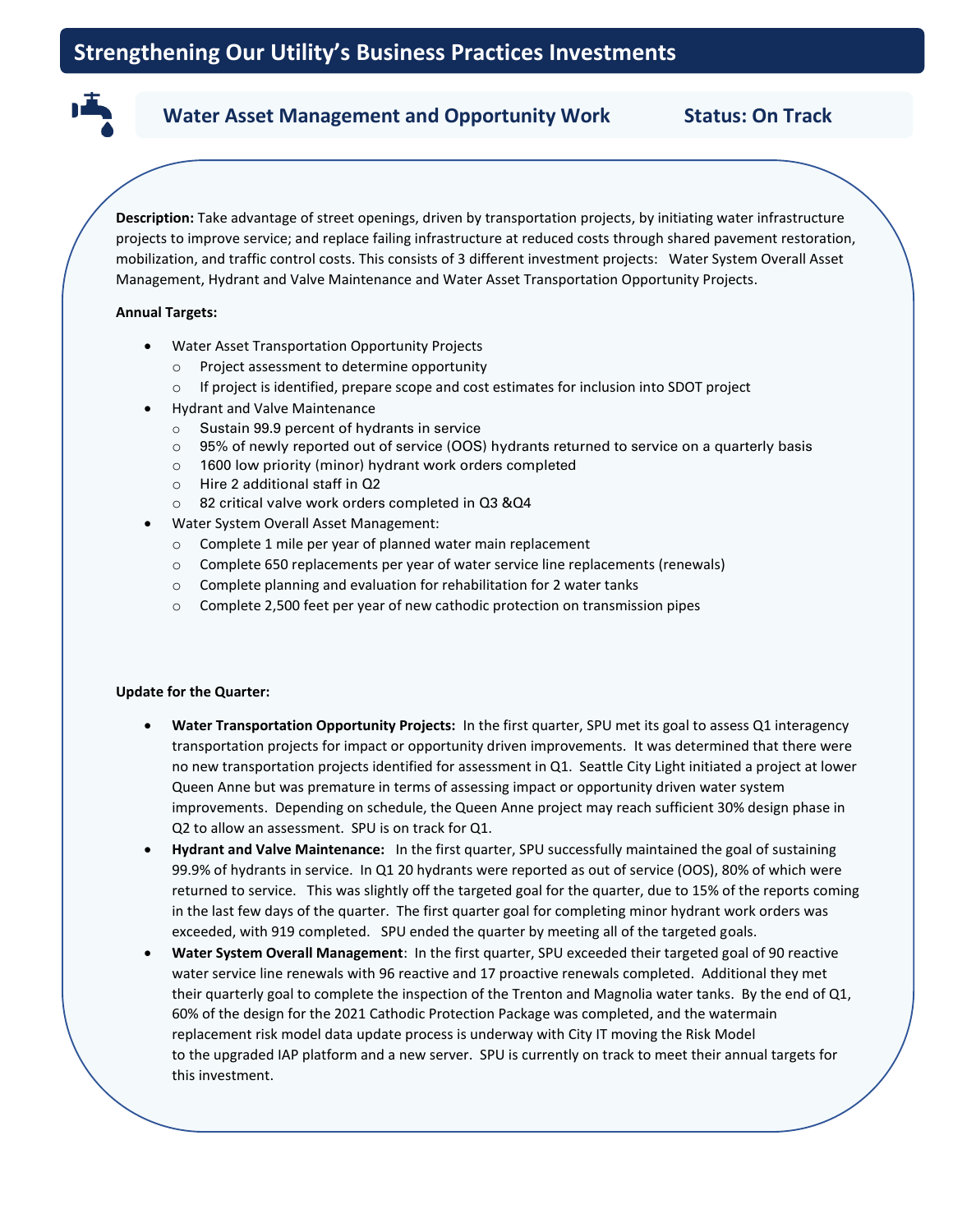

# **Progress Report to Council: First Quarter, 2021**

**SPU Capital Investment Projects – PDEB Portfolio**

# **YTD Q1 2021 PDEB CIP Spending**



#### **Upcoming Construction Bids**

- C114074 430 Pipeline Improvements Advertise June 2021
- C117001 CP Improvements 2019 Package – Advertise July 2021
- C117045 Watermain Rehab Package #3 Advertise May 2021
- C314057 South Park Roadway and Drainage Improvements – Advertised 4/7/2021
- C316056 Longfellow NDS (Natural Drainage Systems) – Advertised 4/8/2021
- C600273 Cloverdale Bioretention Advertise May 2021
- C312060 Broadview Drainage Improvements – Advertise August 2021
- C317017 Sewer Lining Contract (Small Diameter) – Advertise August 2021

# **Key Updates**

**C113007** – Lake Forest Park Reservoir Covering. Construction Contract Executed 1/28/21.

**C212041** – STS2 Solid Waste Facilities. E-Team approved site layout. HDR is updating the deliverables for Ecology which will be sent 3Q2021. In parallel process, HDR is working on identifying which items from the previous design can be used moving forward.

**C308011** – South Park Pump Station. Currently in construction. Some construction delays due to unanticipated discovery of contaminated soils. Construction will be completed in early 2023.

**C315507** – Wallingford Conveyance (SCWQP). Project working towards 100% design milestone in May 2021. Anticipate advertise Q1 2022

**C315502** – TEPS (SCWQP). Project working towards 90% design milestone in July 2021.

**C117069** – Tolt Debris Boom. Options analysis was completed at the end of last year and the Draft Basis of Design Report was finalized in February of this year. Final design and permitting will go through 2022 with construction slated to start in 2023.

**C315503** – Storage Tunnel (SCWQP). In construction, tracking on schedule and on budget after 1 year of construction. Successful Tunnel Boring Machine (TBM) naming process. 2 TBMs will begin tunneling summer 2021.

**C399315** – Taylor Creek Culvert Replacement. Team is currently working on the 30% design of distributed sediment management structures in Dead Horse Canyon.

**C600490** – Longfellow Creek Floodplain Reconnection. Funding agreement with SDOT has been finalized and consultant procurement is underway.

**C312051** – Pearl Street DWW Improvements. The project is midway through construction and will be completed by the end of the year. SPU crews completed 80% of the Q1 target for drainage rehabilitation. At the end of Q1, crews had completed 20 of the 25 targeted work orders.

By the end of the Q1, SPU completed the review of the drainage program, and is preparing to present the review to Directors in Q2.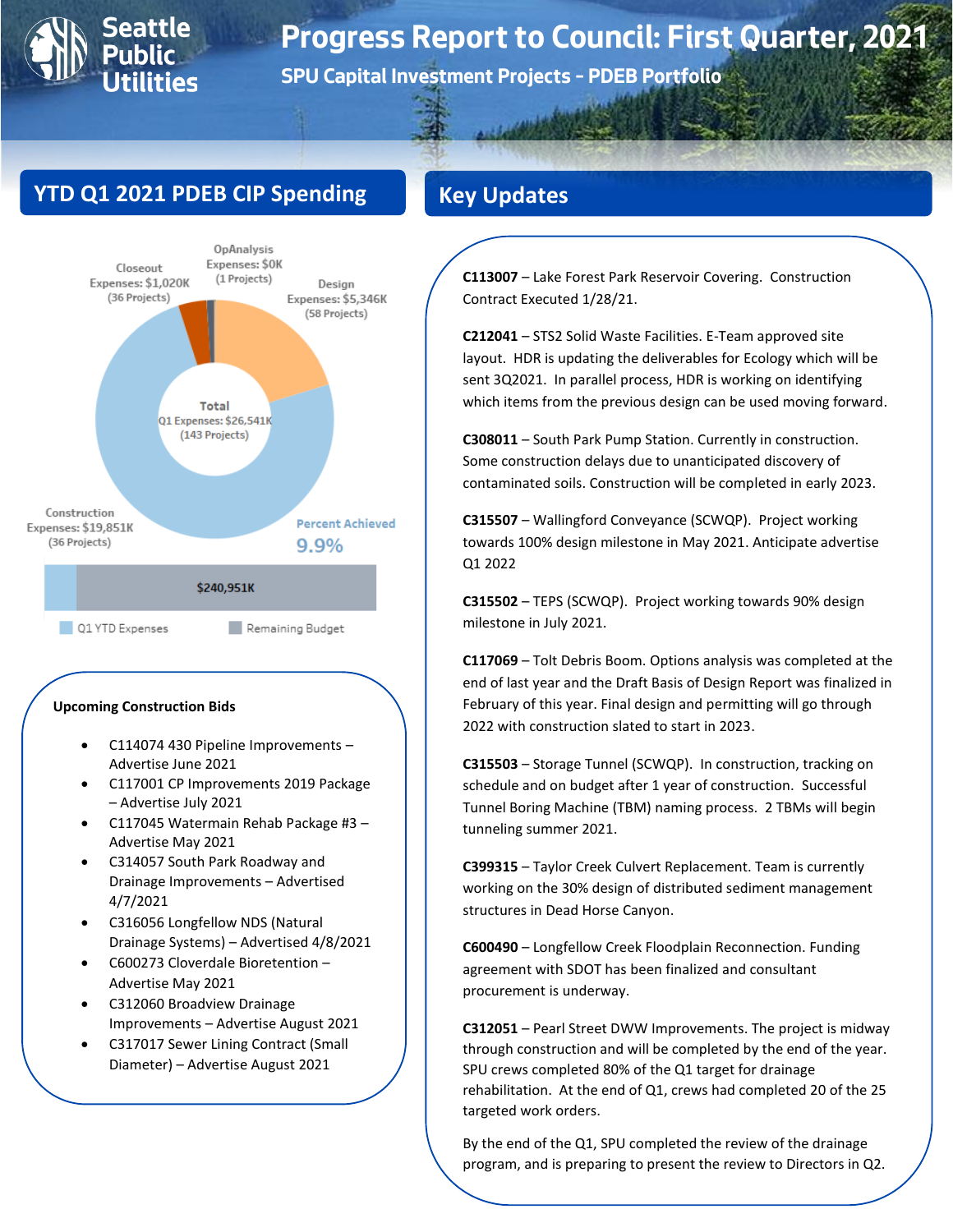# **PDEB 2021 – 2022 Capital Project Schedule**

|              | <b>PDEB Capital Project Schedules</b>         |                         |                     | 2021                |              |          |                                |                     |    | 2022 |   |         |          |
|--------------|-----------------------------------------------|-------------------------|---------------------|---------------------|--------------|----------|--------------------------------|---------------------|----|------|---|---------|----------|
|              | - Top 40 by YTD Expenses                      |                         | $\overline{4}$<br>5 | 6<br>$\overline{7}$ | 8<br>9       | 10 11 12 | $\mathbf{1}$<br>$\overline{2}$ | $\overline{3}$<br>4 | -5 | 6    | 8 | 9<br>10 | 11<br>12 |
|              | Reservoir Covering-L Forest Pk                |                         |                     |                     |              |          |                                |                     |    |      |   |         |          |
|              | Tolt Slide Improvements                       |                         |                     |                     |              |          |                                |                     |    |      |   |         |          |
|              | Spokane St Pump Station Improvement           |                         |                     |                     |              |          |                                |                     |    |      |   |         |          |
|              | Tolt Dam Warning System                       |                         |                     |                     |              |          |                                |                     |    |      |   |         |          |
| <b>Water</b> | WM Rehab Package #2                           |                         |                     |                     |              |          |                                |                     |    |      |   |         |          |
|              | Tolt Valve 15 Leak Repair                     |                         |                     |                     |              |          |                                |                     |    |      |   |         |          |
|              | Tolt Res Debris Boom Repair                   |                         |                     |                     |              |          |                                |                     |    |      |   |         |          |
|              | WM Rehab Package #4                           |                         |                     |                     |              |          |                                |                     |    |      |   |         |          |
|              | WM Rehab Multisite Package #5                 |                         |                     |                     |              |          |                                |                     |    |      |   |         |          |
|              | S Park Flood Control Pump Station             |                         |                     |                     |              |          |                                |                     |    |      |   |         |          |
|              | Pearl Street DWW Imp                          |                         |                     |                     |              |          |                                |                     |    |      |   |         |          |
|              | Ship Canal WQ Project                         |                         |                     |                     |              |          |                                |                     |    |      |   |         |          |
|              | PS 22 Retrofit FM Replacement                 |                         |                     |                     |              |          |                                |                     |    |      |   |         |          |
|              | SCWQ King County Coordination                 |                         |                     |                     |              |          |                                |                     |    |      |   |         |          |
|              | SCWQ - I&C                                    |                         |                     |                     |              |          |                                |                     |    |      |   |         |          |
|              | SCWQ- Pump Station                            |                         |                     |                     |              |          |                                |                     |    |      |   |         |          |
|              | SCWQ Storage (Tunnel)                         |                         |                     |                     |              |          |                                |                     |    |      |   |         |          |
|              | SCWQ Ballard Conveyance                       |                         |                     |                     |              |          |                                |                     |    |      |   |         |          |
|              | SCWQ Wallingford Conveyance                   |                         |                     |                     |              |          |                                |                     |    |      |   |         |          |
|              | NDS Longfellow                                |                         |                     |                     |              |          |                                |                     |    |      |   |         |          |
|              | <b>NDS Thornton</b>                           |                         |                     |                     |              |          |                                |                     |    |      |   |         |          |
|              | Washington Park Stormwater Tank Gate Retrofit |                         |                     |                     |              |          |                                |                     |    |      |   |         |          |
|              | East Montlake PS and FM Upgrade               |                         |                     |                     |              |          |                                |                     |    |      |   |         |          |
|              | 2017 Spot Sewer 1                             |                         |                     |                     |              |          |                                |                     |    |      |   |         |          |
|              | 2017 Sewer Lining Small Diameter              |                         |                     |                     |              |          |                                |                     |    |      |   |         |          |
|              | 2017 Sewer Lining Large Diameter              |                         |                     |                     |              |          |                                |                     |    |      |   |         |          |
|              | 5th Ave S Full Line Replacement               |                         |                     |                     |              |          |                                |                     |    |      |   |         |          |
|              | Taylor Creek Culvert Replacement              |                         |                     |                     |              |          |                                |                     |    |      |   |         |          |
|              | PS 17, 118 Improvements                       |                         |                     |                     |              |          |                                |                     |    |      |   |         |          |
|              | PS 62,63,71,76 Improvements                   |                         |                     |                     |              |          |                                |                     |    |      |   |         |          |
|              | Airlift PS 38 Conversion                      |                         |                     |                     |              |          |                                |                     |    |      |   |         |          |
|              | 2021 Spot Sewer Rehabilitation Project        |                         |                     |                     |              |          |                                |                     |    |      |   |         |          |
|              | AWV & Waterfront CSO Control                  |                         |                     |                     |              |          |                                |                     |    |      |   |         |          |
|              | SR 520 Corridor Project-WF                    |                         |                     |                     |              |          |                                |                     |    |      |   |         |          |
|              | Waterfront Seattle DWW Work                   |                         |                     |                     |              |          |                                |                     |    |      |   |         |          |
| Shared       | SDOT Delridge Multimodal-DWW                  |                         |                     |                     |              |          |                                |                     |    |      |   |         |          |
|              | SDOT E Marginal Way HHC - Wtr                 |                         |                     |                     |              |          |                                |                     |    |      |   |         |          |
|              | SDOT Delridge Way MMC-Wtr                     |                         |                     |                     |              |          |                                |                     |    |      |   |         |          |
|              | SWM SDOT 15th Ave NE AAC Pave                 |                         |                     |                     |              |          |                                |                     |    |      |   |         |          |
| $\mathsf{S}$ | STS2 - Solid Waste Facilities                 |                         |                     |                     |              |          |                                |                     |    |      |   |         |          |
|              |                                               | <b>Options Analysis</b> | Design              |                     | Construction |          |                                | Closeout            |    |      |   |         |          |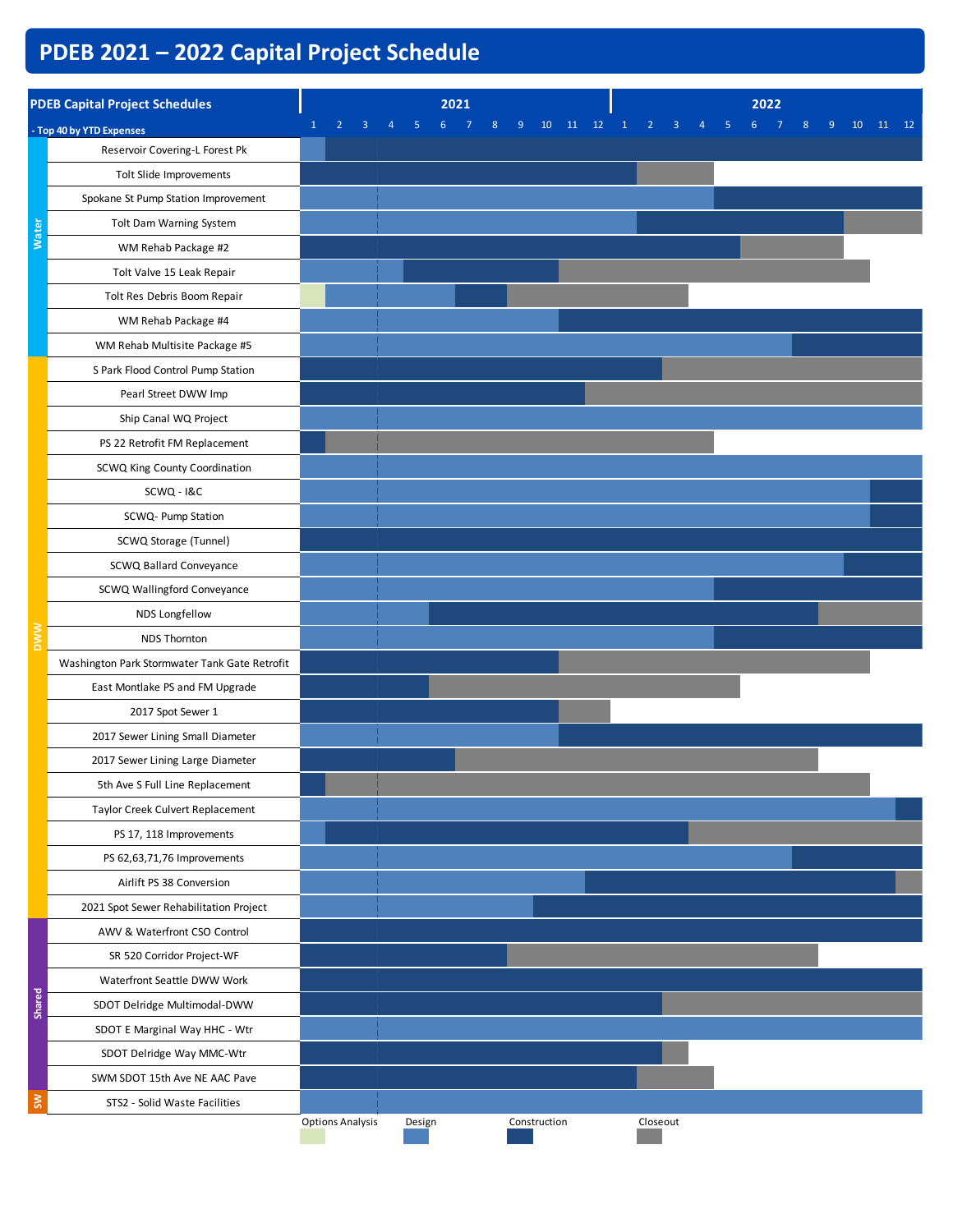

**Financial Performance**

# Financial Performance Reporting

Financial performance reporting tracks the Utility's planned budget and consumption and revenue forecasts alongside operating and capital program expenditures, accomplishments, and received revenue for each utility fund – water, drainage and wastewater, and solid waste.

The SPU Finance Division and Accounting Division compare actual performance against the budget on a monthly and quarterly basis and update the Utility's financial projections accordingly in order to guarantee that the Utility stays within the approved and legislated budget. SPU also considers the accomplishment performance when developing longer-term financial projections that are included in the Strategic Business Plan and subsequent rate studies.

Over the next few years, SPU will work to supplement its financial performance reporting with a more robust affordability metric evaluation to guide policy work related to financial capability assessments for federal regulatory and consent decree requirements, federal funding advocacy initiatives, customer assistance programs, and utility rate setting. Current affordability metrics track customer delinquency, utility discount program enrollment, as well as emergency assistance program and payment plans usage. This is supplemented by Citywide statistics related to income, cost of living, income disparity, poverty indicators, and household self-sufficiency standards.

# **YTD Q1 2021 CIP Accomplishment Rate**

The Q1 2021 CIP accomplishment rate for all funds was 86% with actual expenditures of \$51 million against a budgeted amount of \$59 million. Accomplishment was mixed by fund. Please note that the shared budget and technology budget are paid for using all funds at the Utility.

- The Water Fund (excluding shared and technology) accomplished 91% of the Q1 budget with \$6.8 million in actual expenditures against a budget of \$7.5 million.
- The Drainage and Wastewater Fund (excluding shared and technology) accomplished 77% of the Q1 Budget with \$27.2 million in actual expenditures against a budget of \$35.2 million.
- The Solid Waste Fund (excluding shared and technology) accomplished 1,144% of the Q1 budget with \$9.7 million in actual expenditures against a budget of \$843,500. Please note that the high accomplishment is due to costs that were planned for 2020 but paid in 2021.
- Shared CIP accomplished 30% of the Q1 budget with \$4.1 million in expenditures against a budget of \$13.8 million.
- Technology CIP accomplished 172% of the Q1 Budget with \$3.3 million in actual expenditures against a budget of \$1.9 million.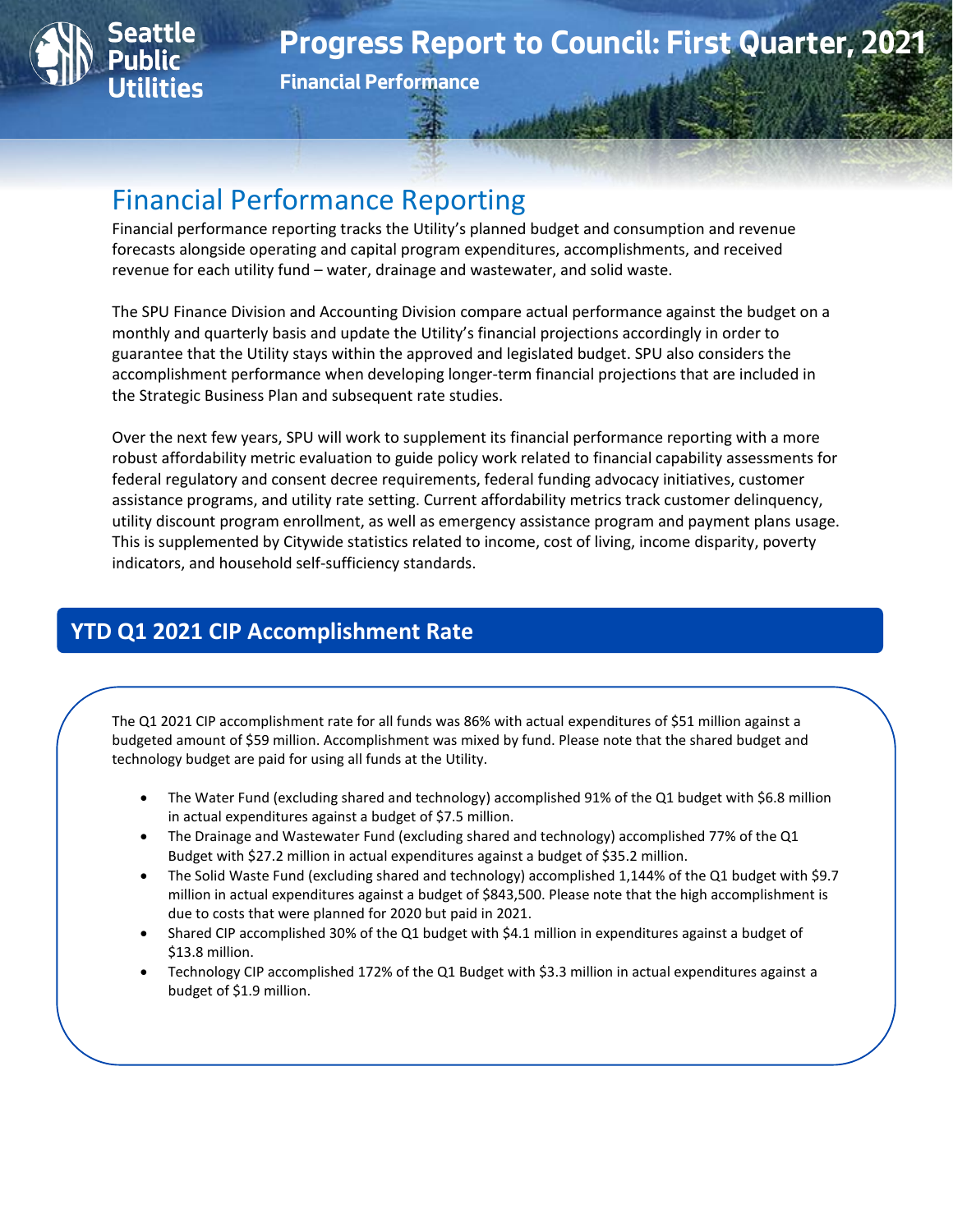# **Water Fund Q1 2021 Financial Results**

|                                |                                |                                             | 2021 Annual                              |                                            | 2021 Through March                       |                               |                               |                                                     |  |
|--------------------------------|--------------------------------|---------------------------------------------|------------------------------------------|--------------------------------------------|------------------------------------------|-------------------------------|-------------------------------|-----------------------------------------------------|--|
| $(S \in \mathbb{N})$           | <b>Annual Plan</b><br>to Spend | Annual<br><b>Spent to</b><br><b>Date</b>    | Annual<br><b>Remaining</b><br>to Spend   | % Annual<br><b>Remaining</b><br>to Spend   | <b>YTD</b><br><b>Planned to</b><br>Spend | <b>YTD Spent</b>              | <b>YTD</b><br><b>Variance</b> | % YTD<br><b>Under</b><br>Spend                      |  |
| <b>Expenditures</b>            |                                |                                             |                                          |                                            |                                          |                               |                               |                                                     |  |
| Operating                      | \$262                          | \$50                                        | \$212                                    | 81%                                        | \$55                                     | \$50                          | Ś5                            | 9%                                                  |  |
| Capital                        | \$117                          | \$11                                        | \$106                                    | 91%                                        | \$13                                     | \$11                          | \$2                           | 15%                                                 |  |
| <b>Total Expenditures</b>      | \$379                          | \$61                                        | \$318                                    | 84%                                        | \$68                                     | \$61                          | \$7                           | 10%                                                 |  |
|                                | Annual<br>Planned<br>Revenue   | Annual<br><b>Received to</b><br><b>Date</b> | Annual<br><b>Remaining</b><br>to Receive | % Annual<br><b>Remaining</b><br>to Receive | <b>YTD</b><br><b>Planned</b><br>Revenue  | <b>YTD</b><br><b>Received</b> | <b>YTD</b><br><b>Variance</b> | % YTD<br>Revenue<br><b>Under</b><br><b>Recovery</b> |  |
| <b>Operating Revenue</b>       |                                |                                             |                                          |                                            |                                          |                               |                               |                                                     |  |
| <b>Retail Customer Rev.</b>    | \$214                          | \$42                                        | \$172                                    | 80%                                        | \$43                                     | \$42                          | \$1                           | 2%                                                  |  |
| <b>Wholesale Customer Rev.</b> | \$52                           | \$10                                        | \$42                                     | 81%                                        | Ś9                                       | \$10                          | (51)                          | (11%)                                               |  |
| <b>Other Revenue</b>           | \$12                           | \$4                                         | \$8                                      | 67%                                        | \$3                                      | \$4                           | (\$1)                         | (33%)                                               |  |
| <b>Total Operating Revenue</b> | \$278                          | <b>\$56</b>                                 | \$222                                    | 80%                                        | <b>\$55</b>                              | <b>\$56</b>                   | (\$1)                         | (2%)                                                |  |

\*Negative number means over-spend in the case of expenses, and over-recovery in the case of revenue.

# **Drainage and Wastewater Fund Q1 2021 Financial Results**

|                           |                                | 2021 Annual                              |                                        |                                          | 2021 Through March                       |                  |                               |                                 |
|---------------------------|--------------------------------|------------------------------------------|----------------------------------------|------------------------------------------|------------------------------------------|------------------|-------------------------------|---------------------------------|
| $(S \text{ in millions})$ | <b>Annual Plan</b><br>to Spend | Annual<br><b>Spent to</b><br><b>Date</b> | Annual<br><b>Remaining</b><br>to Spend | % Annual<br><b>Remaining</b><br>to Spend | <b>YTD</b><br><b>Planned to</b><br>Spend | <b>YTD Spent</b> | <b>YTD</b><br><b>Variance</b> | % YTD<br><b>Under</b><br>Spend  |
| <b>Expenditures</b>       |                                |                                          |                                        |                                          |                                          |                  |                               |                                 |
| Operating                 | \$466                          | \$93                                     | \$373                                  | 80%                                      | \$108                                    | \$93             | \$15                          | 14%                             |
| Capital                   | \$278                          | \$30                                     | \$248                                  | 89%                                      | \$44                                     | \$30             | \$14                          | 32%                             |
| Total                     | \$744                          | \$123                                    | \$621                                  | 83%                                      | \$152                                    | \$123            | \$29                          | 19%                             |
|                           | Annual<br><b>Planned</b>       | Annual<br><b>Received to</b>             | Annual                                 | % Annual                                 | <b>YTD</b>                               | <b>YTD</b>       | <b>YTD</b>                    | % YTD<br>Revenue                |
|                           | Revenue                        | <b>Date</b>                              | <b>Remaining</b><br>to Receive         | <b>Remaining</b><br>to Receive           | <b>Planned</b><br><b>Revenue</b>         | <b>Received</b>  | Variance                      | <b>Under</b><br><b>Recovery</b> |
| <b>Operating Revenue</b>  |                                |                                          |                                        |                                          |                                          |                  |                               |                                 |
| <b>Wastewater Revenue</b> | \$315                          | \$71                                     | \$244                                  | 77%                                      | \$75                                     | \$71             | Ś4                            | 5%                              |
| Drainage Revenue          | \$165                          | \$41                                     | \$124                                  | 75%                                      | \$41                                     | \$41             | \$0                           | 1%                              |
| <b>Other Revenue</b>      | Ś6                             | \$2                                      | \$4                                    | 67%                                      | \$2                                      | \$2              | \$0                           | 0%                              |

\*Negative number means over-spend in the case of expenses, and over-recovery in the case of revenue.